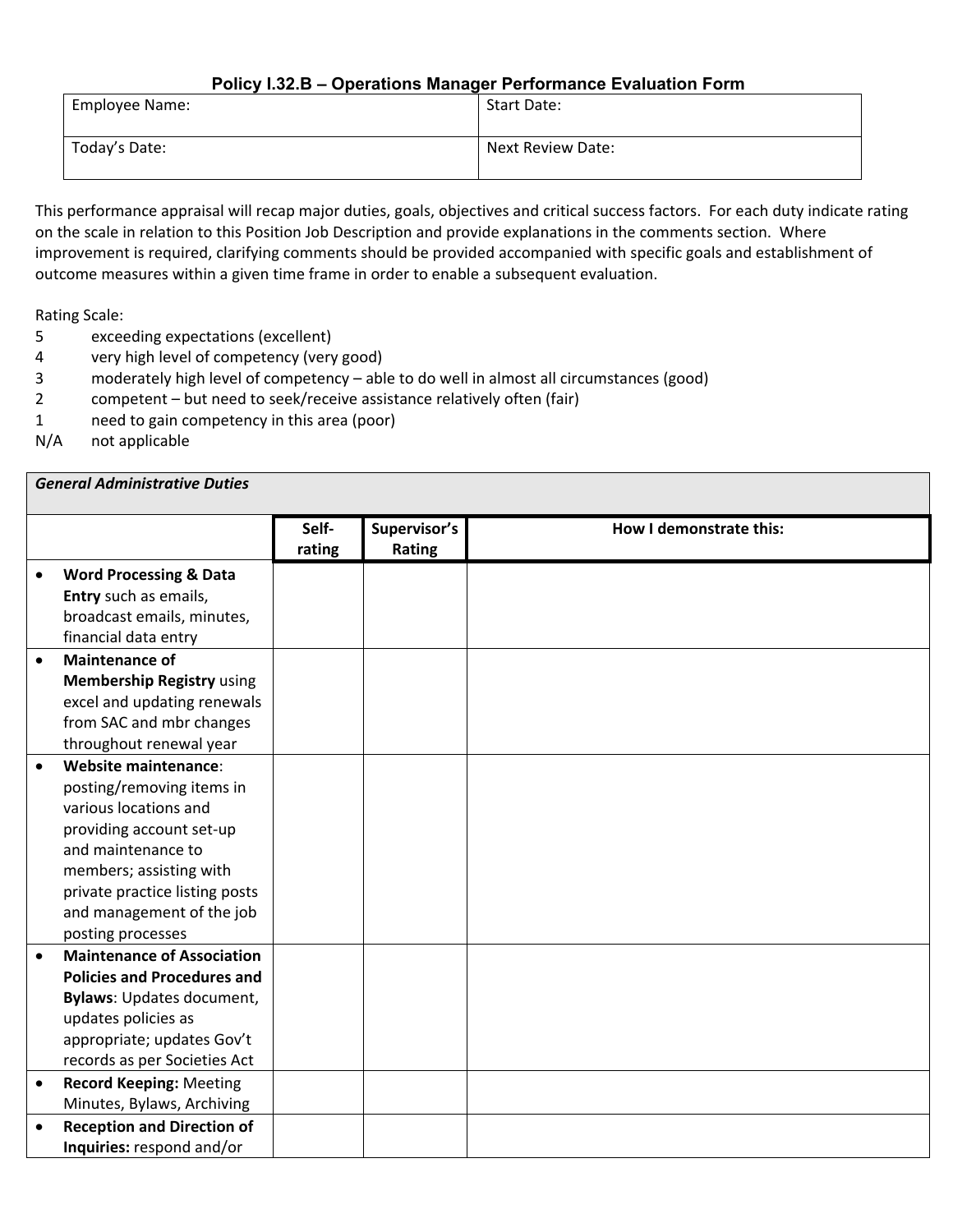|           | redirect as necessary                                   |  |  |  |  |  |  |  |
|-----------|---------------------------------------------------------|--|--|--|--|--|--|--|
| $\bullet$ | Arranging conference call<br>information for Committees |  |  |  |  |  |  |  |
| $\bullet$ | <b>Ordering supplies</b>                                |  |  |  |  |  |  |  |
|           | <b>Supervisor's Feedback:</b>                           |  |  |  |  |  |  |  |
|           |                                                         |  |  |  |  |  |  |  |
|           |                                                         |  |  |  |  |  |  |  |
|           |                                                         |  |  |  |  |  |  |  |
|           | <b>Support/Action Plan:</b>                             |  |  |  |  |  |  |  |
|           |                                                         |  |  |  |  |  |  |  |
|           |                                                         |  |  |  |  |  |  |  |
|           |                                                         |  |  |  |  |  |  |  |

|           | <b>Financial Responsibilities:</b>                                                                   |             |                        |                         |  |  |
|-----------|------------------------------------------------------------------------------------------------------|-------------|------------------------|-------------------------|--|--|
|           |                                                                                                      | Self-rating | Supervisor's<br>Rating | How I demonstrate this: |  |  |
| $\bullet$ | <b>Prepares bank deposits</b>                                                                        |             |                        |                         |  |  |
| $\bullet$ | <b>Accounts Receivables</b>                                                                          |             |                        |                         |  |  |
| $\bullet$ | <b>Accounts Payable</b>                                                                              |             |                        |                         |  |  |
| $\bullet$ | <b>Completes Payroll</b>                                                                             |             |                        |                         |  |  |
| $\bullet$ | Prepares and Files T4s and<br><b>HST</b> Filing                                                      |             |                        |                         |  |  |
| $\bullet$ | Generates reports: Income<br>Statement, General Ledger<br>and Trial Balances                         |             |                        |                         |  |  |
| $\bullet$ | <b>Reconciles Bank Accounts</b><br>Monthly                                                           |             |                        |                         |  |  |
| $\bullet$ | <b>Prepares all</b><br>documentation and files<br>for Year End Review with<br>Accountant             |             |                        |                         |  |  |
| $\bullet$ | <b>Completes any</b><br>adjustments required for<br>Year End Closure                                 |             |                        |                         |  |  |
| $\bullet$ | <b>Advises Treasurer and</b><br><b>President of any issues</b><br>and keeps apprised of<br>situation |             |                        |                         |  |  |
|           | <b>Supervisor's Feedback:</b>                                                                        |             |                        |                         |  |  |
|           | <b>Support/Action Plan:</b>                                                                          |             |                        |                         |  |  |

*Provincial Council Responsibilities*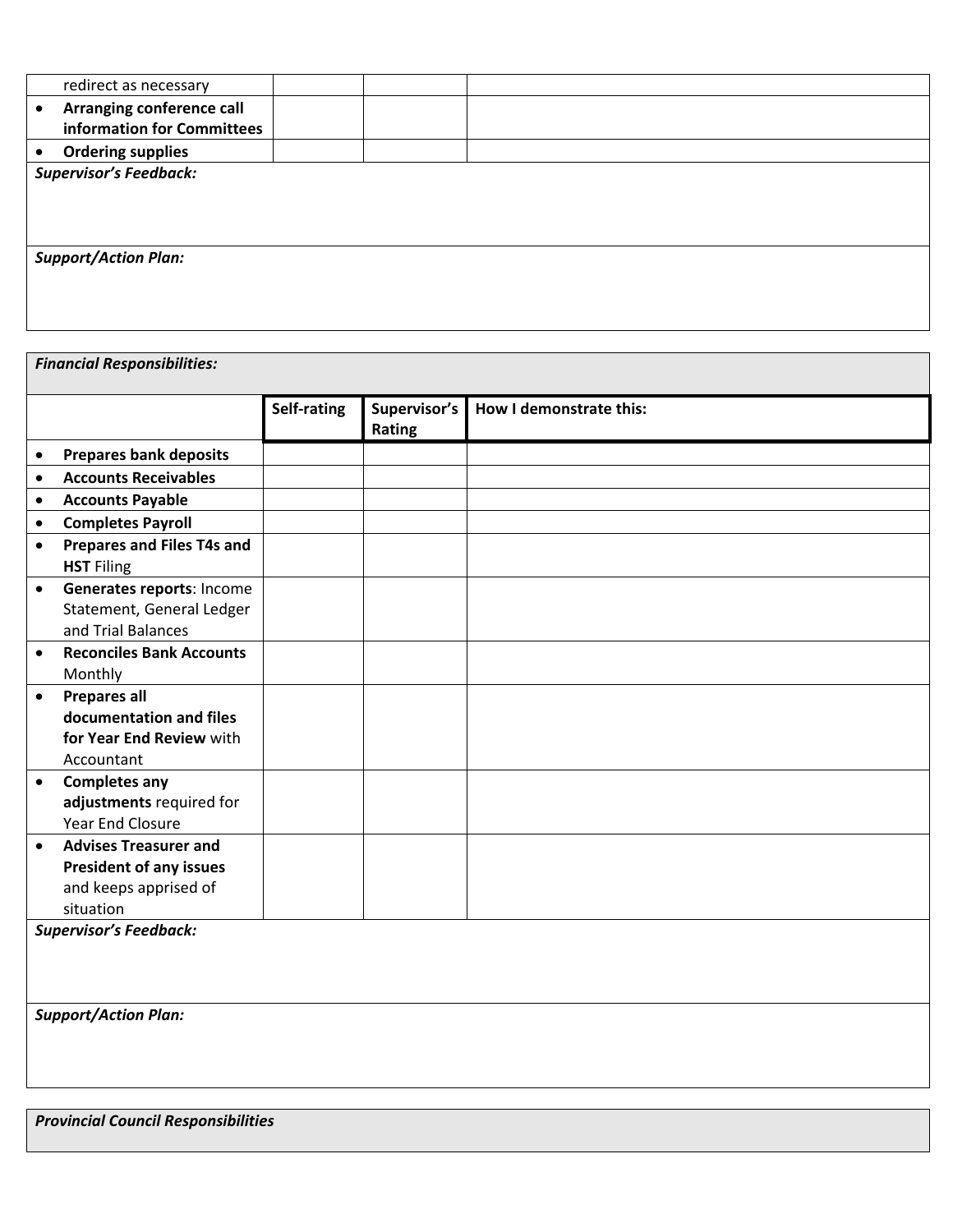|           |                                   | Self-rating | Supervisor's |                         |
|-----------|-----------------------------------|-------------|--------------|-------------------------|
|           |                                   |             |              | How I demonstrate this: |
|           |                                   |             | Rating       |                         |
| $\bullet$ | <b>Establishes and maintains</b>  |             |              |                         |
|           | effective interpersonal           |             |              |                         |
|           | relationships. Is a               |             |              |                         |
|           | collaborative team player         |             |              |                         |
| $\bullet$ | Works closely with the            |             |              |                         |
|           | President to accomplish           |             |              |                         |
|           | <b>Association Objectives and</b> |             |              |                         |
|           | Business: adherence to            |             |              |                         |
|           | bylaws;<br>policies,<br>strat     |             |              |                         |
|           | planning; new initiatives;        |             |              |                         |
|           | <b>AGM planning</b>               |             |              |                         |
| $\bullet$ | Assists PC members in             |             |              |                         |
|           | fulfilling their roles            |             |              |                         |
| $\bullet$ | <b>Provides information and</b>   |             |              |                         |
|           | advice on issues when             |             |              |                         |
|           | asked                             |             |              |                         |
| $\bullet$ | Seeks opportunities to            |             |              |                         |
|           | efficiently run the               |             |              |                         |
|           | Association office and            |             |              |                         |
|           | lower costs                       |             |              |                         |
| $\bullet$ | Values and remains open           |             |              |                         |
|           | ideas<br>new<br>and<br>to         |             |              |                         |
|           | perspectives                      |             |              |                         |
|           | <b>Supervisor's Feedback:</b>     |             |              |                         |
|           |                                   |             |              |                         |
|           |                                   |             |              |                         |
|           |                                   |             |              |                         |
|           |                                   |             |              |                         |
|           |                                   |             |              |                         |
|           |                                   |             |              |                         |
|           |                                   |             |              |                         |
|           | <b>Support/Action Plan:</b>       |             |              |                         |

# *Speech and Hearing BC Organizational Awareness:*

| Supports the vision, strategic direction and purpose of the Centre. Understands how the department/program is an integral |  |  |  |
|---------------------------------------------------------------------------------------------------------------------------|--|--|--|
| part of the larger organization. Supports and encourages family/client involvement within the organization.               |  |  |  |

|                                                                                      | Self-rating | Supervisor's<br><b>Rating</b> | How I demonstrate this: |
|--------------------------------------------------------------------------------------|-------------|-------------------------------|-------------------------|
| Knowledge of Speech and<br>Hearing BC Policies and<br><b>Procedures &amp; Bylaws</b> |             |                               |                         |
| <b>Knowledge of Governance</b><br>and Committee Structure                            |             |                               |                         |
|                                                                                      |             |                               |                         |
| <b>Supervisor's Feedback:</b>                                                        |             |                               |                         |
|                                                                                      |             |                               |                         |
| <b>Support/Action Plan:</b>                                                          |             |                               |                         |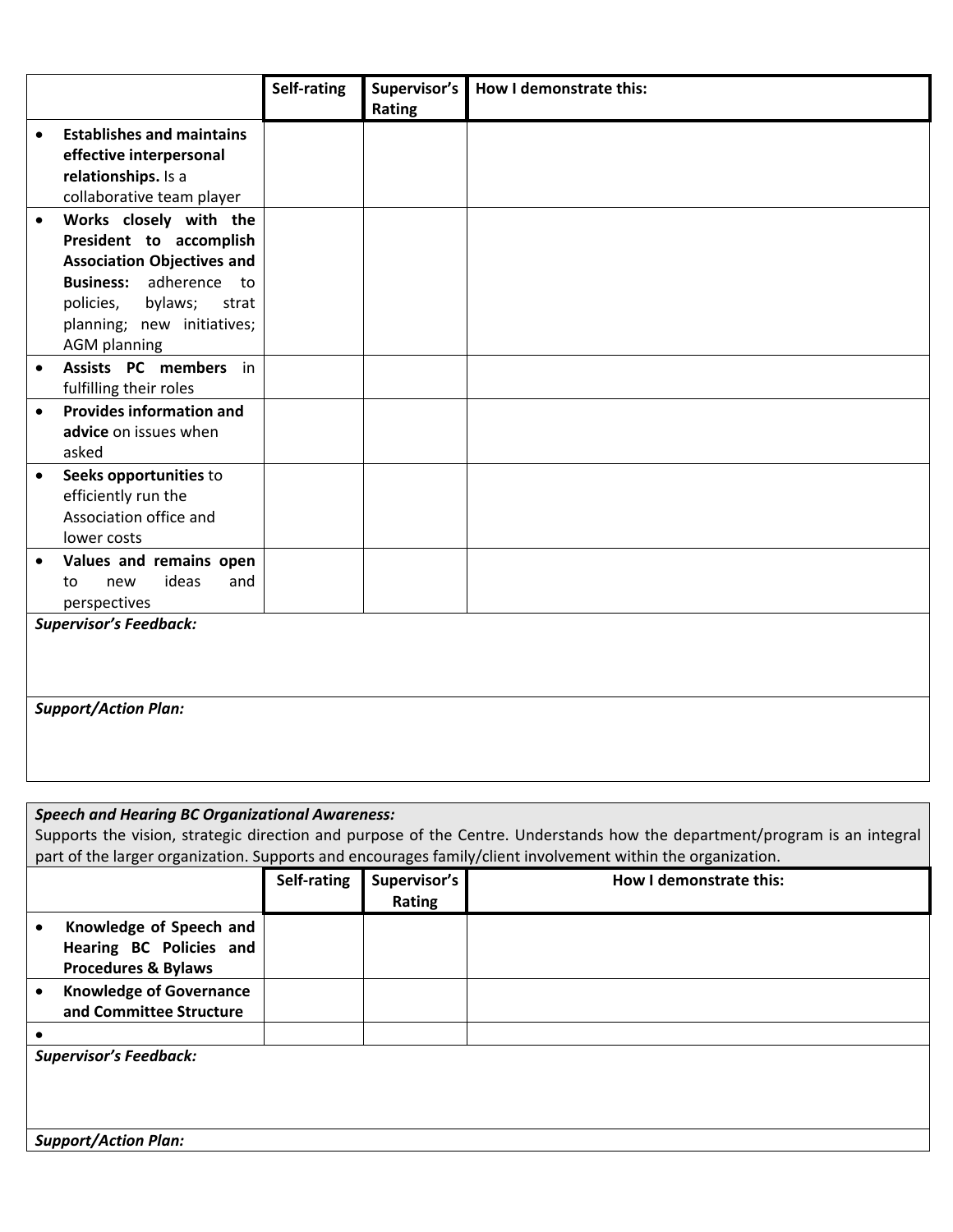|                               | <b>Conference Responsibilities:</b>                                                                                          |             |              |                                                                                             |  |  |  |  |
|-------------------------------|------------------------------------------------------------------------------------------------------------------------------|-------------|--------------|---------------------------------------------------------------------------------------------|--|--|--|--|
|                               | Assists in the preparation of annual conference and training events.                                                         |             |              |                                                                                             |  |  |  |  |
|                               |                                                                                                                              |             |              |                                                                                             |  |  |  |  |
| $\bullet$                     | <b>Conference registration</b>                                                                                               |             |              |                                                                                             |  |  |  |  |
|                               | and database management                                                                                                      |             |              |                                                                                             |  |  |  |  |
| $\bullet$                     | Conference program                                                                                                           |             |              |                                                                                             |  |  |  |  |
| $\bullet$                     | <b>Conference advertising:</b>                                                                                               |             |              |                                                                                             |  |  |  |  |
|                               | website, broadcast emails                                                                                                    |             |              |                                                                                             |  |  |  |  |
| $\bullet$                     | Hotel planning and contract                                                                                                  |             |              |                                                                                             |  |  |  |  |
| $\bullet$                     | <b>Exhibitor</b> arrangements                                                                                                |             |              |                                                                                             |  |  |  |  |
| $\bullet$                     | Delegate package and                                                                                                         |             |              |                                                                                             |  |  |  |  |
|                               | nametags                                                                                                                     |             |              |                                                                                             |  |  |  |  |
| $\bullet$                     | Speaker arrangements                                                                                                         |             |              |                                                                                             |  |  |  |  |
| $\bullet$                     | All financial processing:                                                                                                    |             |              |                                                                                             |  |  |  |  |
|                               | credit card payments, bank                                                                                                   |             |              |                                                                                             |  |  |  |  |
|                               | deposits, receipts, writing                                                                                                  |             |              |                                                                                             |  |  |  |  |
|                               | cheques, sponsorship                                                                                                         |             |              |                                                                                             |  |  |  |  |
|                               | tracking, expense                                                                                                            |             |              |                                                                                             |  |  |  |  |
|                               | payments                                                                                                                     |             |              |                                                                                             |  |  |  |  |
| $\bullet$                     | Conference Website-                                                                                                          |             |              |                                                                                             |  |  |  |  |
|                               | updating all content                                                                                                         |             |              |                                                                                             |  |  |  |  |
| <b>Supervisor's Feedback:</b> |                                                                                                                              |             |              |                                                                                             |  |  |  |  |
|                               |                                                                                                                              |             |              |                                                                                             |  |  |  |  |
|                               |                                                                                                                              |             |              |                                                                                             |  |  |  |  |
|                               |                                                                                                                              |             |              |                                                                                             |  |  |  |  |
|                               | <b>Support/Action Plan:</b>                                                                                                  |             |              |                                                                                             |  |  |  |  |
|                               |                                                                                                                              |             |              |                                                                                             |  |  |  |  |
|                               |                                                                                                                              |             |              |                                                                                             |  |  |  |  |
|                               |                                                                                                                              |             |              |                                                                                             |  |  |  |  |
|                               | <b>Resiliency:</b>                                                                                                           |             |              |                                                                                             |  |  |  |  |
|                               | Effectively copes with change, risk and uncertainty. Is flexible and adaptable. Enjoys the challenge of unfamiliar tasks. Is |             |              |                                                                                             |  |  |  |  |
|                               |                                                                                                                              |             |              | committed to self-development. Seeks feedback. Learns quickly when faced with new problems. |  |  |  |  |
|                               |                                                                                                                              | Self-rating | Supervisor's | How I demonstrate this:                                                                     |  |  |  |  |
|                               |                                                                                                                              |             | Rating       |                                                                                             |  |  |  |  |
|                               | Says 'yes' when asked to                                                                                                     |             |              |                                                                                             |  |  |  |  |

| Says 'yes' when asked to     |  |
|------------------------------|--|
| try something new            |  |
| Asks others for feedback.    |  |
| Identifies opportunities for |  |
| self-development             |  |
| Volunteers for new tasks or  |  |
| assignments                  |  |
| Offers<br>suggestions<br>for |  |
| service improvement to       |  |
| decision-makers              |  |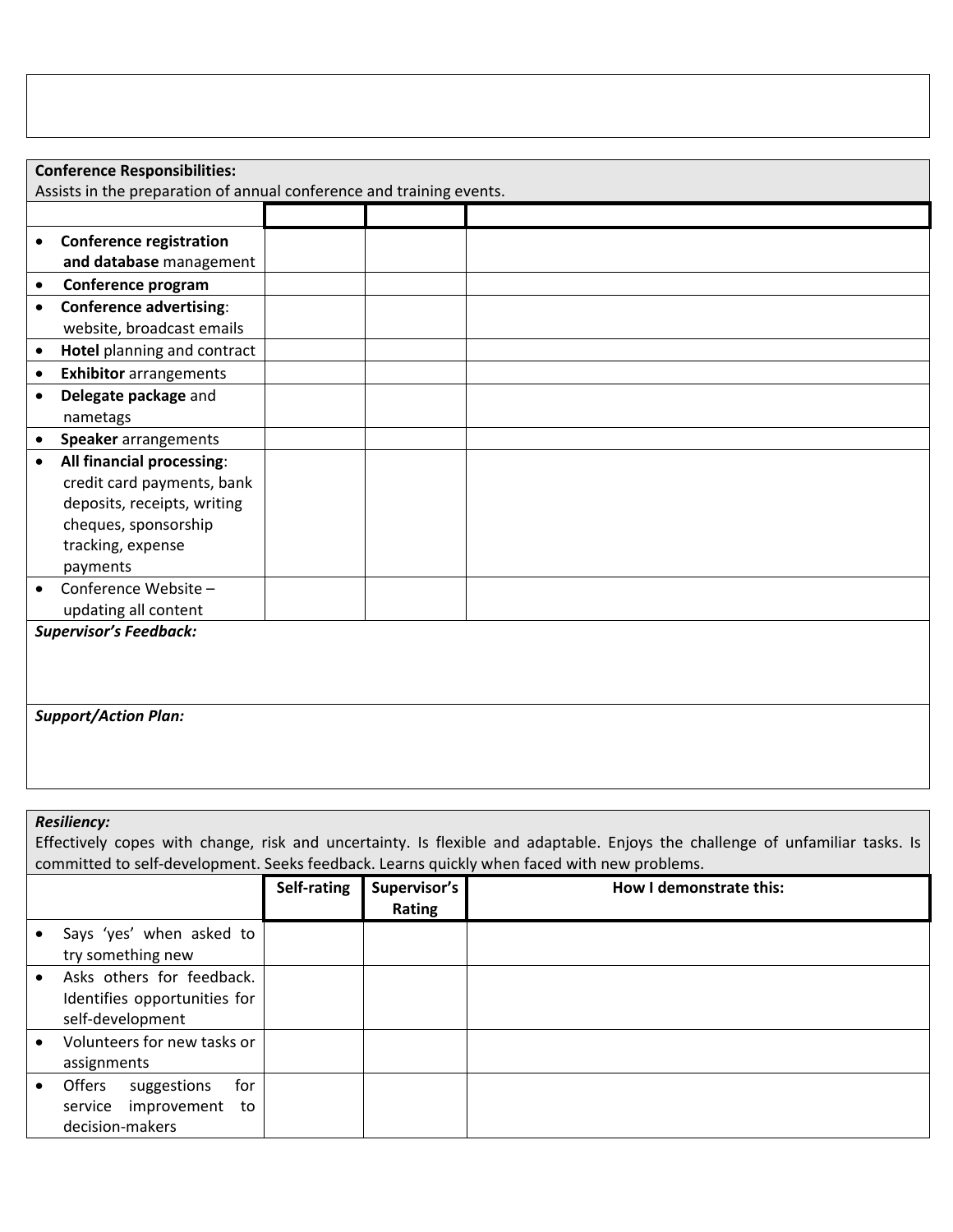| Asks the right people for<br>$\bullet$<br>help when faced with<br>difficulties |  |  |  |  |  |  |
|--------------------------------------------------------------------------------|--|--|--|--|--|--|
| <b>Supervisor's Feedback:</b>                                                  |  |  |  |  |  |  |
|                                                                                |  |  |  |  |  |  |
|                                                                                |  |  |  |  |  |  |
|                                                                                |  |  |  |  |  |  |
| <b>Support/Action Plan:</b>                                                    |  |  |  |  |  |  |
|                                                                                |  |  |  |  |  |  |
|                                                                                |  |  |  |  |  |  |

|           | <b>AGM Responsibilities</b>                                                                                |  |  |  |  |
|-----------|------------------------------------------------------------------------------------------------------------|--|--|--|--|
|           |                                                                                                            |  |  |  |  |
|           | <b>Works with President and</b><br><b>Awards Chair on notice to</b><br>members re AGM and<br>bylaw changes |  |  |  |  |
| $\bullet$ | Sends out Agenda and<br><b>Minutes</b> to members as<br>per bylaws                                         |  |  |  |  |
| $\bullet$ | <b>Ensures Membership list is</b><br>current for AGM Meeting<br>and voting                                 |  |  |  |  |
| $\bullet$ | <b>Works with Awards Chair</b><br>on awards notification,<br>awards dinner agenda,<br>trophies             |  |  |  |  |
|           | <b>Supervisor's Feedback:</b>                                                                              |  |  |  |  |
|           |                                                                                                            |  |  |  |  |
|           | <b>Support/Action Plan:</b>                                                                                |  |  |  |  |

**Organization:** Establishing priorities; meeting deadlines; arranging work schedules; adapting to changes and using time and resources effectively; delegate work; follow-up to ensure work is completed.

| Very Poor        |  |  |  | Outstanding |  |  |
|------------------|--|--|--|-------------|--|--|
|                  |  |  |  |             |  |  |
| <b>Comments:</b> |  |  |  |             |  |  |
|                  |  |  |  |             |  |  |

**\_\_\_\_\_\_\_\_\_\_\_\_\_\_\_\_\_\_\_\_\_\_\_\_\_\_\_\_\_\_\_\_\_\_\_\_\_\_\_\_\_\_\_\_\_\_\_\_\_\_\_\_\_\_\_\_\_\_\_\_\_\_\_\_\_\_\_\_\_\_\_\_\_\_\_\_\_\_\_\_\_\_\_\_\_\_\_\_\_\_\_\_\_\_\_\_\_\_\_\_\_\_\_\_\_\_\_\_\_\_\_\_\_\_ \_\_\_\_\_\_\_\_\_\_\_\_\_\_\_\_\_\_\_\_\_\_\_\_\_\_\_\_\_\_\_\_\_\_\_\_\_\_\_\_\_\_\_\_\_\_\_\_\_\_\_\_\_\_\_\_\_\_\_\_\_\_\_\_\_\_\_\_\_\_\_\_\_\_\_\_\_\_\_\_\_\_\_\_\_\_\_\_\_\_\_\_\_\_\_\_\_\_\_\_\_\_\_\_\_\_\_\_\_\_\_\_\_\_ \_\_\_\_\_\_\_\_\_\_\_\_\_\_\_\_\_\_\_\_\_\_\_\_\_\_\_\_\_\_\_\_\_\_\_\_\_\_\_\_\_\_\_\_\_\_\_\_\_\_\_\_\_\_\_\_\_\_\_\_\_\_\_\_\_\_\_\_\_\_\_\_\_\_\_\_\_\_\_\_\_\_\_\_\_\_\_\_\_\_\_\_\_\_\_\_\_\_\_\_\_\_\_\_\_\_\_\_\_\_\_\_\_\_ \_\_\_\_\_\_\_\_\_\_\_\_\_\_\_\_\_\_\_\_\_\_\_\_\_\_\_\_\_\_\_\_\_\_\_\_\_\_\_\_\_\_\_\_\_\_\_\_\_\_\_\_\_\_\_\_\_\_\_\_\_\_\_\_\_\_\_\_\_\_\_\_\_\_\_\_\_\_\_\_\_\_\_\_\_\_\_\_\_\_\_\_\_\_\_\_\_\_\_\_\_\_\_\_\_\_\_\_\_**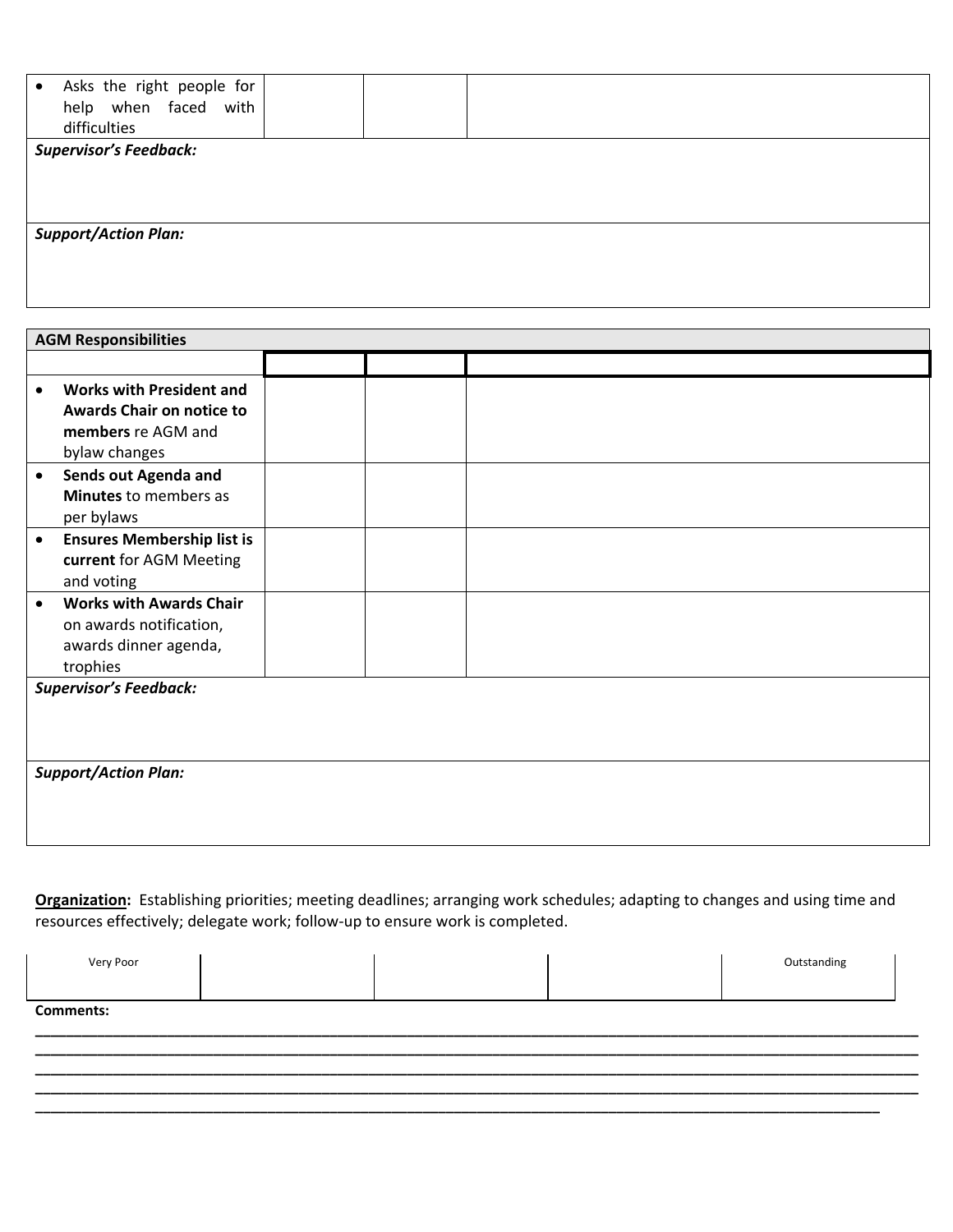**Problem Analysis and Decision Making:** Understanding factors and developing sound, practical and workable solutions. Recognizing when a decision is necessary; asking for input making timely decisions; accepting responsibility; making creative contribution to solution of problems; resolving problems; providing information and feedback in a timely manner; willingness to make necessary and immediate decisions given incomplete information.

| Very Poor        |  | Outstanding |
|------------------|--|-------------|
| <b>Comments:</b> |  |             |
|                  |  |             |
|                  |  |             |

**Communication Skills:** Display of oral and/or written communication skills required by the job. Ability to listen and understand information, and present information in a clear and concise manner.

| Very Poor        |  |  |  | Outstanding |  |
|------------------|--|--|--|-------------|--|
| <b>Comments:</b> |  |  |  |             |  |
|                  |  |  |  |             |  |
|                  |  |  |  |             |  |

**Human Relations:** Interacts effectively and maintains positive relationships with Association members, and customers. Able to work with others; builds teamwork; motivates and inspires others. Cooperates with persons outside of the Association; willingly accepts assignments given and assists others to accomplish team objectives. Develops confidence and organizes activities to meet goals.

| Very Poor |  | Outstanding |
|-----------|--|-------------|
|           |  |             |

**\_\_\_\_\_\_\_\_\_\_\_\_\_\_\_\_\_\_\_\_\_\_\_\_\_\_\_\_\_\_\_\_\_\_\_\_\_\_\_\_\_\_\_\_\_\_\_\_\_\_\_\_\_\_\_\_\_\_\_\_\_\_\_\_\_\_\_\_\_\_\_\_\_\_\_\_\_\_\_\_\_\_\_\_\_\_\_\_\_\_\_\_\_\_\_\_\_\_\_\_\_\_\_\_\_\_\_\_\_\_\_\_\_\_ \_\_\_\_\_\_\_\_\_\_\_\_\_\_\_\_\_\_\_\_\_\_\_\_\_\_\_\_\_\_\_\_\_\_\_\_\_\_\_\_\_\_\_\_\_\_\_\_\_\_\_\_\_\_\_\_\_\_\_\_\_\_\_\_\_\_\_\_\_\_\_\_\_\_\_\_\_\_\_\_\_\_\_\_\_\_\_\_\_\_\_\_\_\_\_\_\_\_\_\_\_\_\_\_\_\_\_\_\_\_\_\_\_\_ \_\_\_\_\_\_\_\_\_\_\_\_\_\_\_\_\_\_\_\_\_\_\_\_\_\_\_\_\_\_\_\_\_\_\_\_\_\_\_\_\_\_\_\_\_\_\_\_\_\_\_\_\_\_\_\_\_\_\_\_\_\_\_\_\_\_\_\_\_\_\_\_\_\_\_\_\_\_\_\_\_\_\_\_\_\_\_\_\_\_\_\_\_\_\_\_\_\_\_\_\_\_\_\_\_\_\_\_\_\_\_\_\_\_ \_\_\_\_\_\_\_\_\_\_\_\_\_\_\_\_\_\_\_\_\_\_\_\_\_\_\_\_\_\_\_\_\_\_\_\_\_\_\_\_\_\_\_\_\_\_\_\_\_\_\_\_\_\_\_\_\_\_\_\_\_\_\_\_\_\_\_\_\_\_\_\_\_\_\_\_\_\_\_\_\_\_\_\_\_\_\_\_\_\_\_\_\_\_\_\_\_\_\_\_\_\_\_\_\_\_\_\_\_\_** 

#### **Comments:**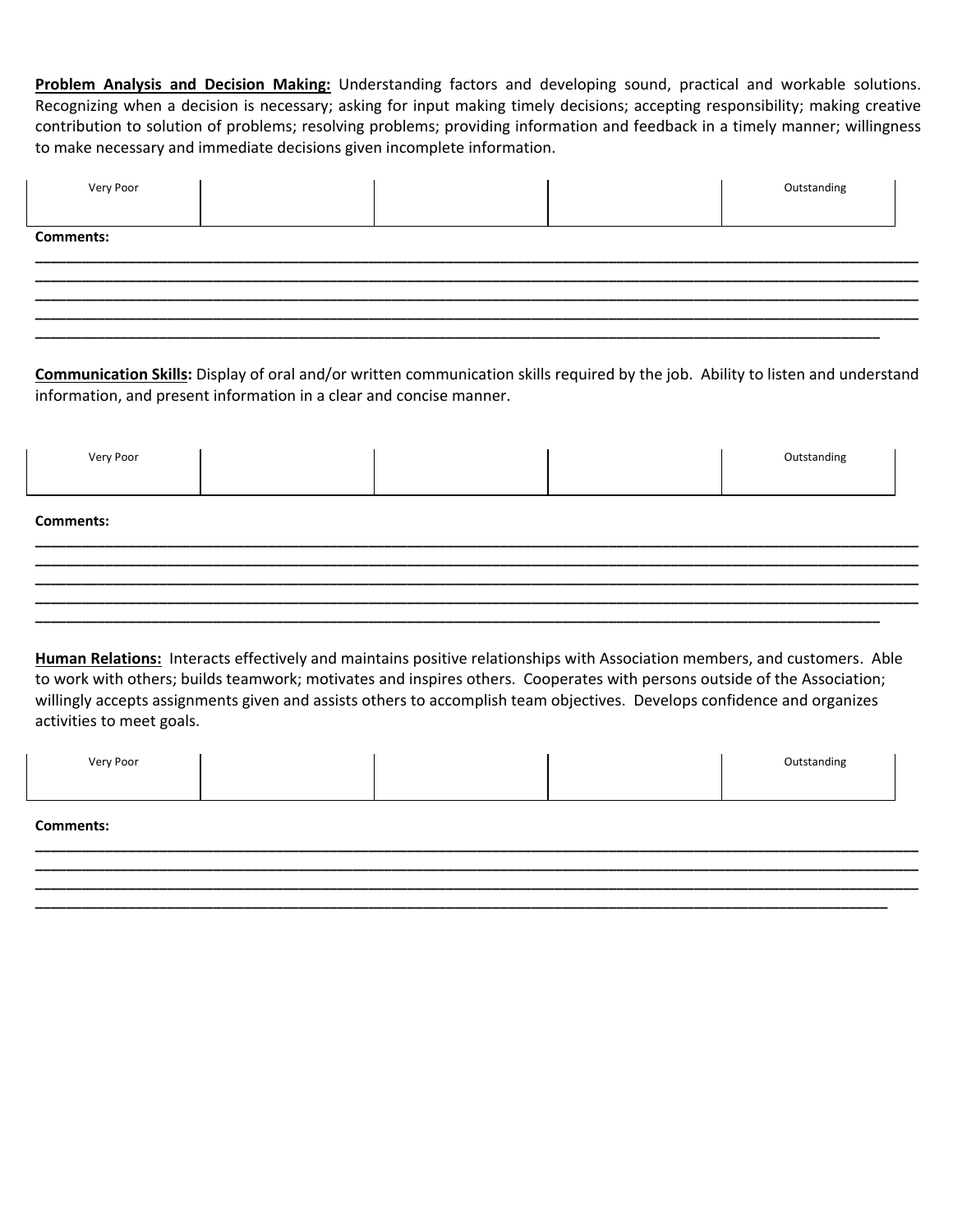**Initiative and Creativity:** Resourceful to deviate from the routine; self starter; develops and implements new methods, procedures, solutions, concepts, designs and/or applications of existing designs or procedures. Accepts additional challenges and willingly assists others. Self‐reliant, demonstrates imagination, originality and self motivation; makes innovative and productive contribution. Responds to changing requirements and meeting changing technical business needs; flexibility and adaptability.

| Very Poor        |  | Outstanding |
|------------------|--|-------------|
| <b>Comments:</b> |  |             |
|                  |  |             |
|                  |  |             |

**Quality of Work:** Accuracy, thoroughness, and efficiency of work regardless of volume; ability to meet standards of quality.

| Very Poor |  | Outstanding |
|-----------|--|-------------|
|           |  |             |
|           |  |             |
|           |  |             |

**\_\_\_\_\_\_\_\_\_\_\_\_\_\_\_\_\_\_\_\_\_\_\_\_\_\_\_\_\_\_\_\_\_\_\_\_\_\_\_\_\_\_\_\_\_\_\_\_\_\_\_\_\_\_\_\_\_\_\_\_\_\_\_\_\_\_\_\_\_\_\_\_\_\_\_\_\_\_\_\_\_\_\_\_\_\_\_\_\_\_\_\_\_\_\_\_\_\_\_\_\_\_\_\_\_\_\_\_\_\_\_\_\_\_ \_\_\_\_\_\_\_\_\_\_\_\_\_\_\_\_\_\_\_\_\_\_\_\_\_\_\_\_\_\_\_\_\_\_\_\_\_\_\_\_\_\_\_\_\_\_\_\_\_\_\_\_\_\_\_\_\_\_\_\_\_\_\_\_\_\_\_\_\_\_\_\_\_\_\_\_\_\_\_\_\_\_\_\_\_\_\_\_\_\_\_\_\_\_\_\_\_\_\_\_\_\_\_\_\_\_\_\_\_\_\_\_\_\_ \_\_\_\_\_\_\_\_\_\_\_\_\_\_\_\_\_\_\_\_\_\_\_\_\_\_\_\_\_\_\_\_\_\_\_\_\_\_\_\_\_\_\_\_\_\_\_\_\_\_\_\_\_\_\_\_\_\_\_\_\_\_\_\_\_\_\_\_\_\_\_\_\_\_\_\_\_\_\_\_\_\_\_\_\_\_\_\_\_\_\_\_\_\_\_\_\_\_\_\_\_\_\_\_\_\_\_\_\_\_\_\_\_\_ \_\_\_\_\_\_\_\_\_\_\_\_\_\_\_\_\_\_\_\_\_\_\_\_\_\_\_\_\_\_\_\_\_\_\_\_\_\_\_\_\_\_\_\_\_\_\_\_\_\_\_\_\_\_\_\_\_\_\_\_\_\_\_\_\_\_\_\_\_\_\_\_\_\_\_\_\_\_\_\_\_\_\_\_\_\_\_\_\_\_\_\_\_\_\_\_\_\_\_\_\_\_\_\_\_\_\_\_\_\_** 

**Comments:** 

### **Summary of Strengths:**

| _________ |  | _______                                                   |
|-----------|--|-----------------------------------------------------------|
|           |  | ________                                                  |
|           |  |                                                           |
|           |  | أحمادهم المعاملين المعارضين المعارضين المعاملين المعارفين |
|           |  |                                                           |
|           |  |                                                           |
|           |  |                                                           |
|           |  | أحمد المساومات المساومات والمنازل                         |
|           |  |                                                           |
|           |  |                                                           |

### **Developmental Objectives:**

Identify, in collaboration with employees, specific plans for employee development and training for improvement during the coming review period. Please focus on new performance goals/standards for the upcoming performance planning cycle or how an employee can enhance current skills, develop new or improve deficiencies. Developmental objectives may include, but are not limited to, the following areas: training in new technology; enhancing communication skills; participating on a process improvement team; developing and implementing new techniques, tools and processes; attending advanced pc/software training; attending and administrative procedures workshop; attending a human resources development module, etc. (Attach additional page(s) if needed)